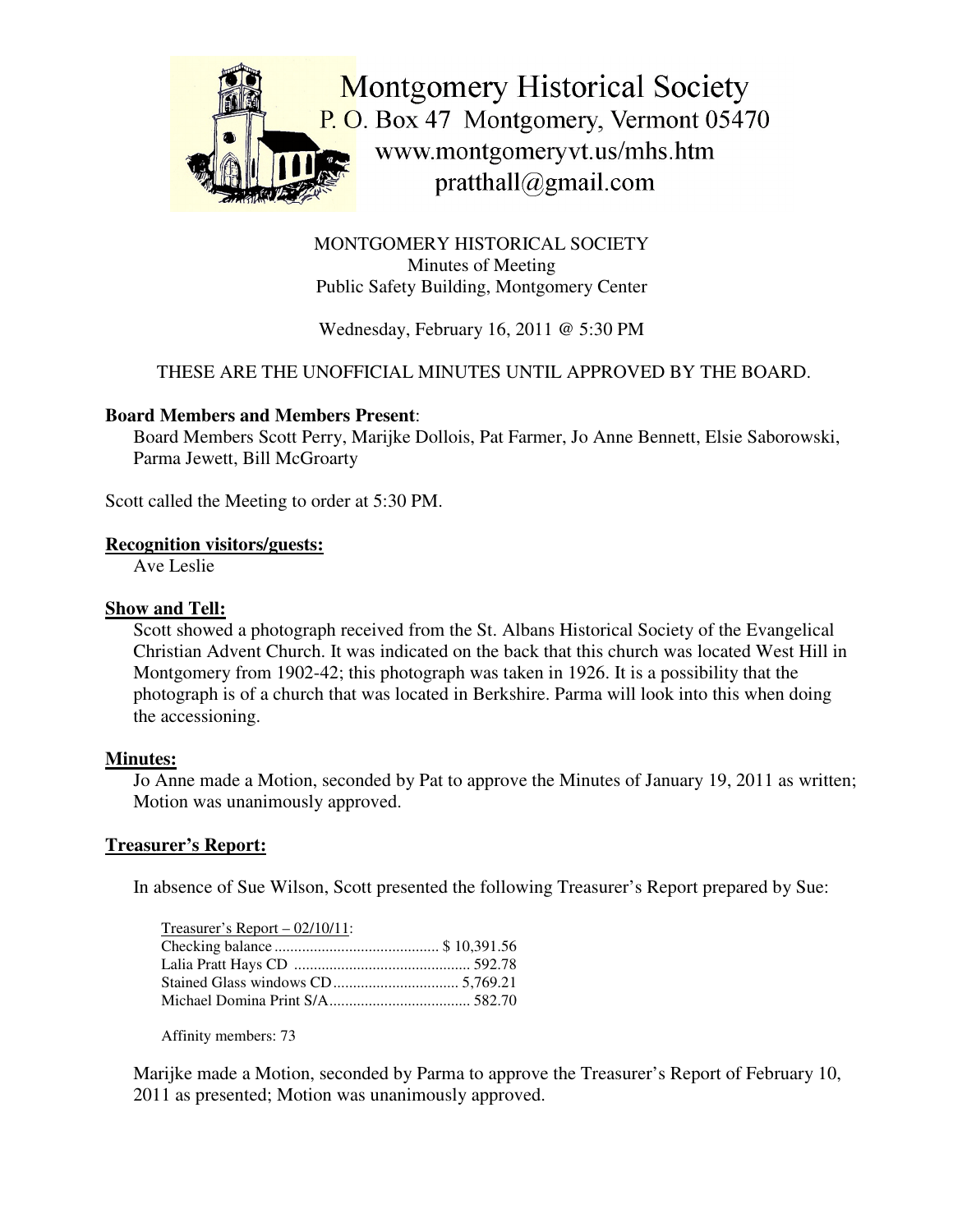A discussion took place regarding the 2011 MHS Draft Budget prepared by Scott and Sue:

### Revenue:

Line 54 – Loans - \$13,000.00 – this was added to enable the finishing of the entry project. Scott will apply for additional grants to off-set this cost.

### Expenses:

Line 99 –Mowing and grounds \$1,000.00 – Joel Magnusson will no longer be able to do this work.

Line 111 – Timberframer - \$25,000.00 – this includes the initial cost of \$15,600, additional cost of \$5,200 (See D below) and any additional finishing costs.

Line 113 – Tree removal \$5,000.00 – this amount is on the conservative, cautious side and will probably be lower. This is the tree next to the Heaton House – several limbs fell off during the last storm and cut off electricity and telephone connections to Joe Sherman's house; there is also concern that branches might fall of Charlie Carptenter's barn. Bill McGroarty will check with Dan Parsons of Vermont Electric Cooperative if they will contribute to the cost of tree removal. If no result, the telephone company will be contacted for possible contribution before proceeding.

Bill made a Motion, seconded by Elsie to approve the 2011 MHS Draft Budget as presented; Motion was unanimously approved.

### **Membership:**

No new information. Marijke will prepare a draft membership drive letter, emphasizing the work on the entry way. It was decided to wait for a capital campaign at time of the restoration of the west wall which will cost approx. \$150,000.

## **Old business:**

A. Pratt Hall

1) Front entryway project update – as series of e-mails between Jan Lewandoski and Scott are attached outlining the extra cost of \$5,200 due to unexpected extra work on the front wall.

Bill made a Motion, seconded by Jo Anne to approve the additional expenditure of \$5,200 for repair of the entry way project; Motion was unanimously approved.

The floor has been replaced and most of the outside framing has been completed. A lot of inside work will still have to be done, including tying in of the beams. Baseboards will be fabricated to be installed at a future date.

- 2) Clock the clock has temporarily been stopped because of the work and also because the bottom of the stairs has been removed as part of the restoration work. Scott will be in touch with Pat Boyden when the clock is once again accessible.
- B. Town History Book –Jo Anne is still interviewing, but progressing.
- C. Planned Giving draft brochure no further action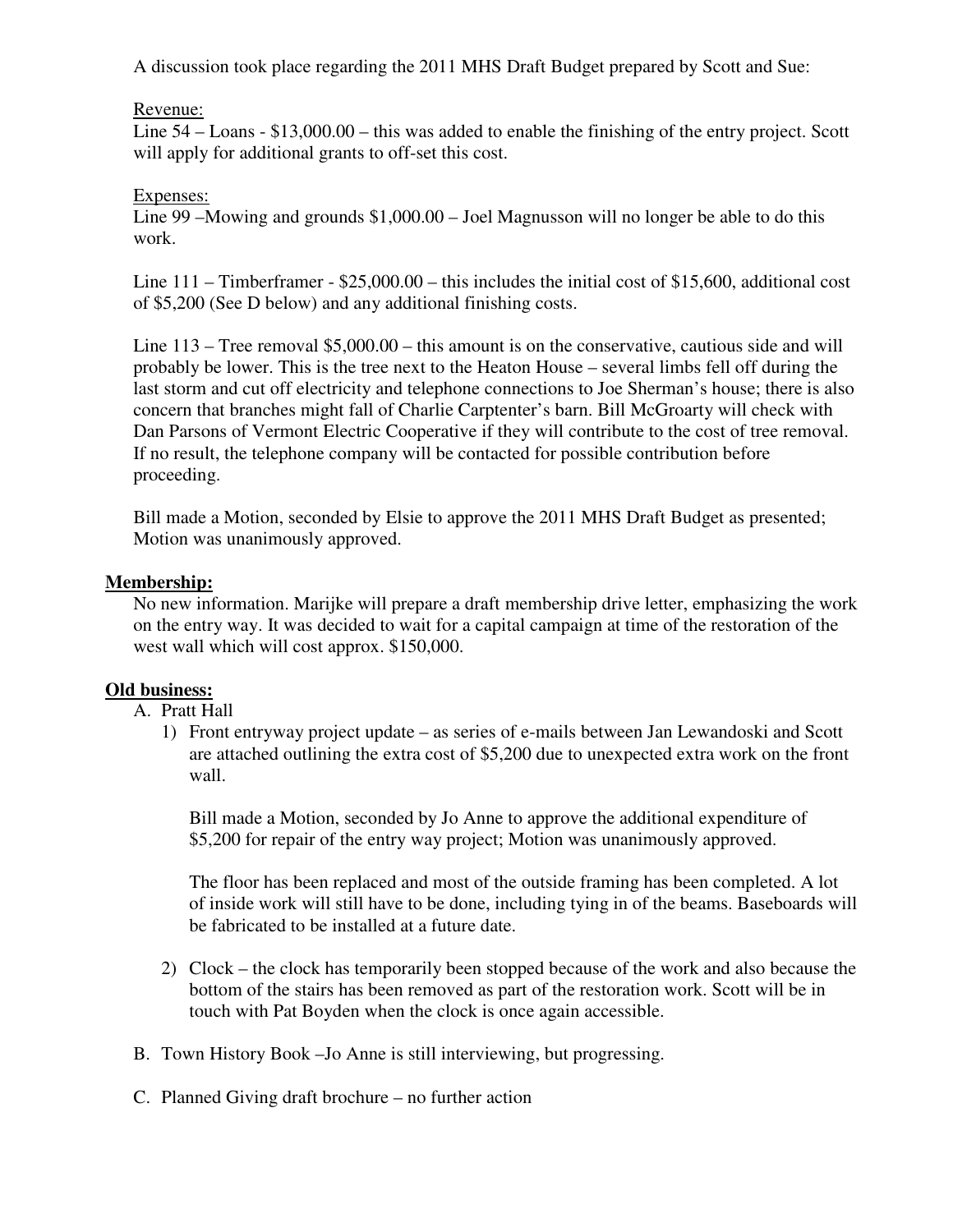### F. Radar scope:

- MES visit
- Teaching American History Grant
- Domina print fundraiser update
- Old maps project
- Grant writing
- Archives update- policy draft
- Pratt Hall Rental Policy (Backup Policy)
- **- Future Tunbridge off-year regional event – this will take place July 9 th ; it is known at this time what the format will be.**
- **- MHS hosting next regional Societies meeting in May – tentative date Wednesday, May 25 th ; Parma will provide fingerfood. Marijke will contact Fairfield Historical Society to get names and e-mail addresses for invitations.**

### **New business:**

- 1. Memorial Day Post 42 is committed to Sunday, May  $29<sup>th</sup>$ . The Board decided to hold this year's event on Saturday, May 28<sup>th</sup> at 1:00 PM on the Village Green next to the Veterans Memorial. There will be an open house at Pratt Hall.
- 2. Scott received \$750 from the Eastman Foundation towards the 2011 Summer Concert Series.

### **Adjourn:**

Pat moved and seconded by Jo Anne a Motion to adjourn at 6:34 P.M. Said Motion passed unanimously.

## **Next meeting Wednesday, March 16, 2011 - 5:30 PM at PSB**

Respectfully submitted, Marijke M. Dollois

/Att.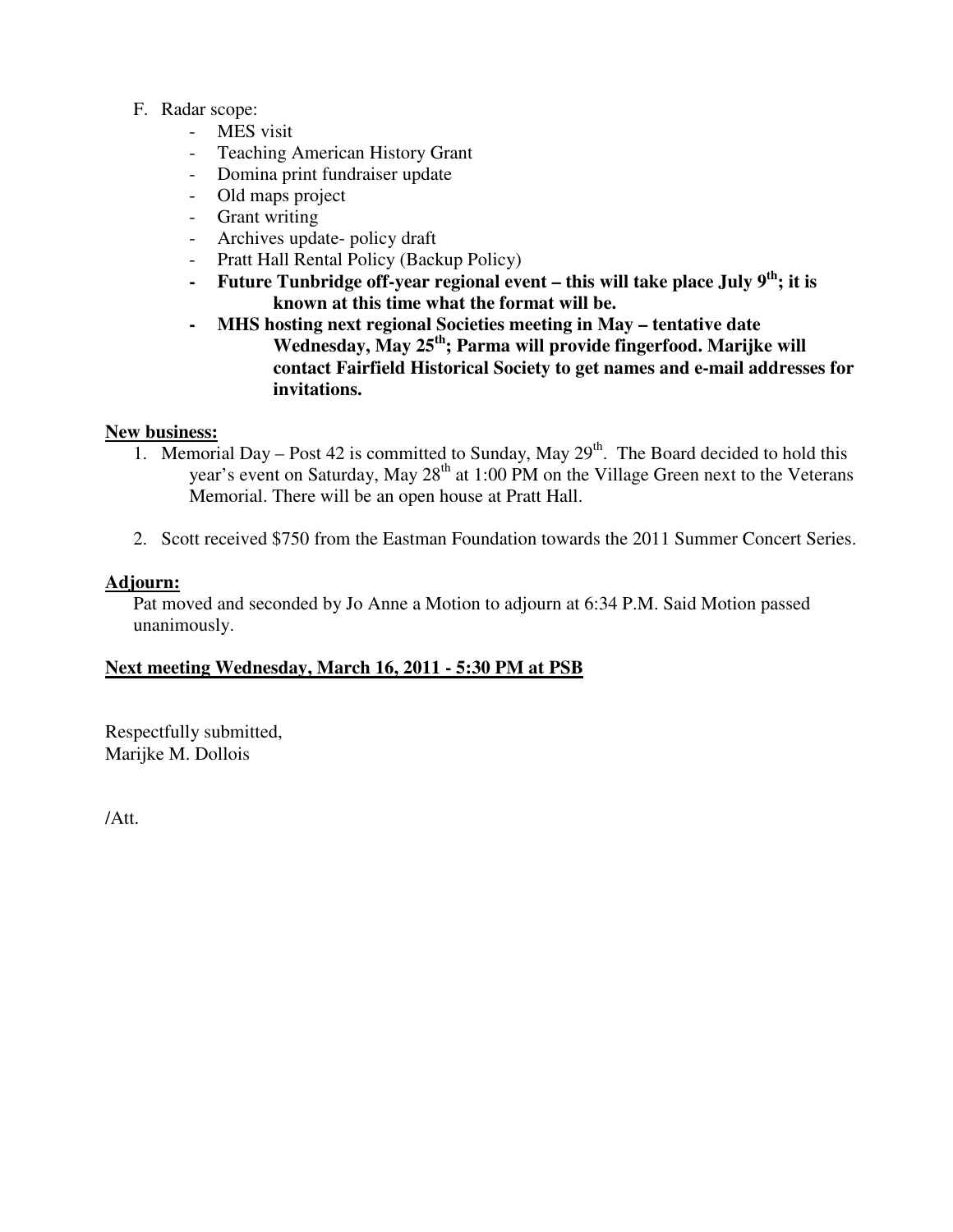----- Original Message ---- From: Jan lewandoski To: The Montgomery Historical Society

Re: costs for completing the Pratt Hall tower and entryway project

The scope of work for the entryway project necessarily increased following exposure of the actual condition of hidden parts of the frame. Whereas it could be seen in the past that several large vertical and horizontal framing members of the tower were badly deteriorated, it was thought that the large built-up interior posts added in recent years were bearing all the load. When MHS society volunteers opened the entryway wall (exposing the front sill that was scheduled for replacement) it became obvious that the wall and horizontal girt framing of the lower tower were falling from their positions, notably the main door jamb framing which could be moved by the human hand. Opening up more of the wall and flooring showed that the first and second levels of tower framing, finish and flooring round and above the door were actually bearing upon the Gothic Arch framing of the main door due to failure of all other supports. (The large built up posts are still doing important work, carrying the load of the new belfry level). The only way to make all of this stable was to restore the 10 x 10 NE corner post of the tower and to rejoin all the girts and braces that were rotted or fallen away, to it again. To this end for the previous 4 weeks we have exposed and changed the entire front sill and most of the hallway joists as originally planned, and in addition installed a single piece  $10 \times 10 \times 26$ ft. long section of corner post at the NE of the tower, scarfing it into good original l0xl0 post above. We also replaced the 18 ft. 10 x 10 girt above the main door across the entire front of the tower so it doesn't bear upon the arch. Numerous other entire brace, stud and post replacements have been carried out as the MHS has been photo documenting. I know that MHS funding is limited so I am trying not to do any more than is necessary and to break the costs down into sensible parts that always leave the building protected.

#### Costs:

1. Cost: \$15,600. The original bid figure will cover all labor and materials to do dismantle and expose the tower as needed, restore the timber framing of the tower, including the sill and joists originally planned, as well as 26 ft. of NE post, another 18 ft. 10x 10 horizontal girt above the door and the incident studs, posts and braces entering these members at two rather than one level. In addition the entry will be given a new subfloor of spruce boards and the portions of the exterior walls opened up will be resheathed in new or original boards. Venting louvres for the crawl space under the entry will be installed through the side sills and a platform accessing the belfry steps on the second floor will be rebuilt. This work will be done with solid spruce timber and mortise and tenon joinery as original to the church.

2. Cost: \$ 5200. The front doors will be rehung again on restored trim. A new custom made hardwood threshold installed. New clapboard (radially sawn clear spruce) where old was removed and the restoration or reproduction of deteriorated woodwork. Any good reusable finish floor boards installed in the entryway as well as a trap door entry to the crawl space.

3. Work on the wooden steps, handicap ramp, grade and foundation should be left until spring, as it was always anticipated that lowering the grade might be found necessary. The wooden step should be a step (7-8 inches) below the new threshold, and will be built for \$650-700. It should actually be a platform large enough to hold a short ramp to the main door. A handicap ramp to this platform will depend upon how much you can lower the grade in front of the Hall which should be determined by a local excavator and with the opinion of the Town relative to highway drainage. These short ramps might cost \$3-400 apiece. Very little foundation will be visible unless you lower the grade greatly, but 6 inches below the sill is desirable. The new front sill is a single 18 ft. 10 x 10 timber, thus very stiff and needs little in the way of foundation support other than good corners, solid stonework around the door jambs and fieldstone infill in between, preferably unmortared, which may already largely exist. I will have to see the foundation exposed to quote a figure but a couple days work should be enough. Cost: I will quote this when I can see it and the grade decided upon. This is all work that volunteers might do except for the grading and drainage, but I will be glad to give a figure as well. 4. The interior walls of the entryway are currently a combination of old wooden lath and some old plaster and some areas of sheetrock. One course of action would be to wait until the south wall project is taken on which will involve some opening of the ceiling and then get both ceiling and entryway replastered. This may cost 3 or more thousand dollars to do. A cheaper solution is to piece sheetrock in right now and wait to decide how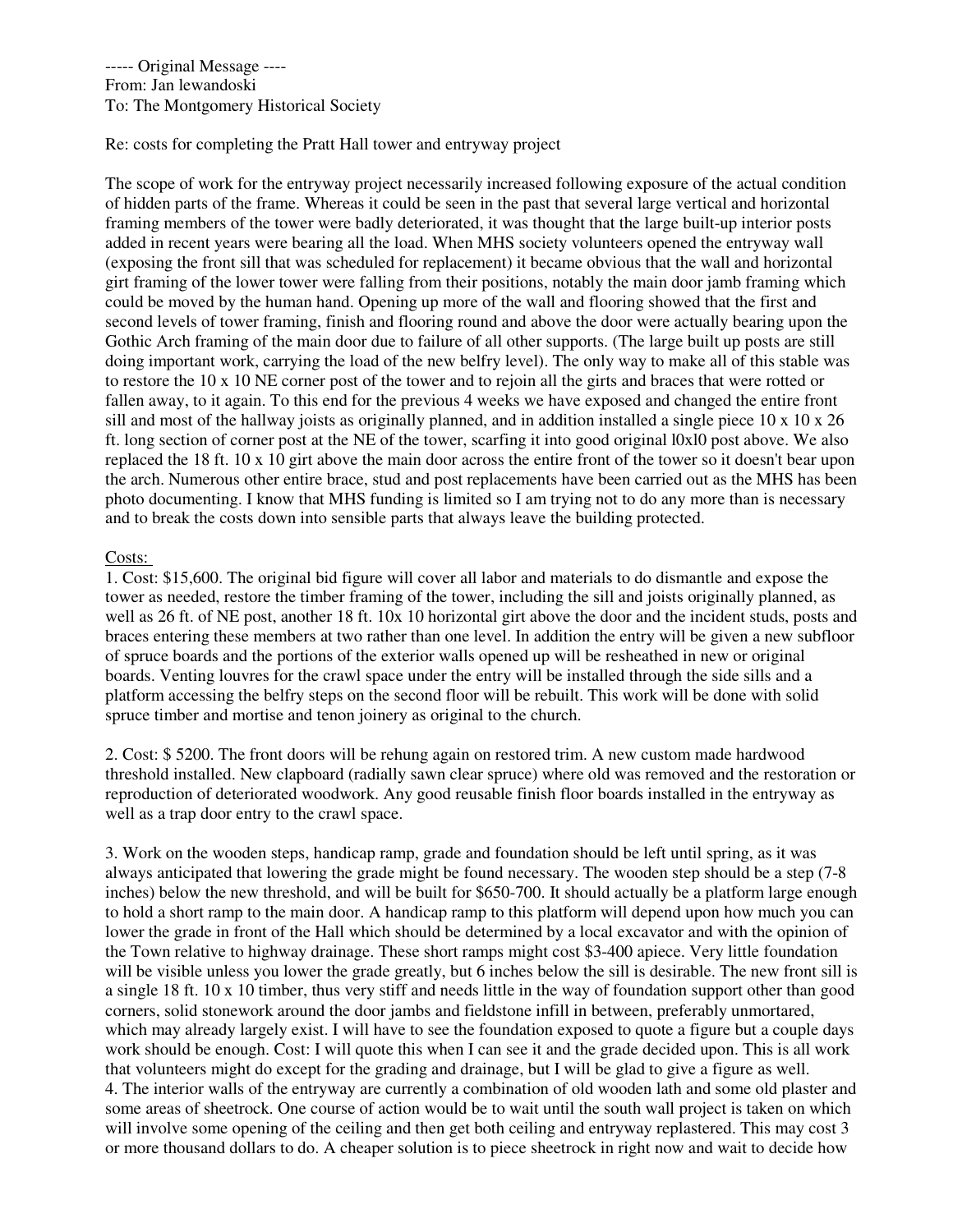much to plaster when the time comes. If I were just to piece the sheetrock in now, without finishing, on top of wood lath, it might cost \$1000.

Yours truly, Jan Lewandoski

From: Scott

Jan

At this point we can commit to option 1 for the additional \$5,200. We will defer on the interior wall work, steps, ramps etc as you outlined in options 3 and 4.

A couple of questions and requests regarding additional work:

a. Could we address the venting by installing some floor vents instead of the vents in the side sills? They could look like heating vents but would just be holes in the floor at each side of the vestibule?

b. Does the \$5, 200 include replacement of the plywood around the entire door with a suitable trim or molding? In this regard, earlier photos (one attached circa 1935) show a built up molding around the top portion of the door. We would like to duplicate this, with appropriate flashing/water proofing. Can you do this and what would be the additional cost?

c. We would like to remove the plywood around the triangular window above the door and install suitable molding, again with flashing/water proofing. What would be the additional cost?

d. I know we need to replace some interior baseboard and am not sure we were able to save enough of the stuff we removed. What are our options here? Could you fabricate some and leave it for us? I'm not sure if we would need any additional interior moldings.

e. You mentioned clapboard, but does the \$5,200 include the siding and the other moldings to match the original that was removed from the bottom-most section of the tower?

Scott

From: Jan To: Montgomery Historical Society Re: finishing the entry way

a. Yes, two small floor vents, approx.  $3 \times 6$  at either end of the floor will vent the crawl space well. Also, how are we fixed for finish floor boards which were already removed when I got there. I have a fair amount of good quality boards in odd dimensions that may fit in well.

b. and e. Yes, the \$5200 covers putting all the trim and clapboard that we removed back together in its historically correct fashion and with high quality pine trim and reproduced moldings. The threshold will be hardwood. We will reuse what is good (but not the plywood) and recreate what we all believe to have been there.